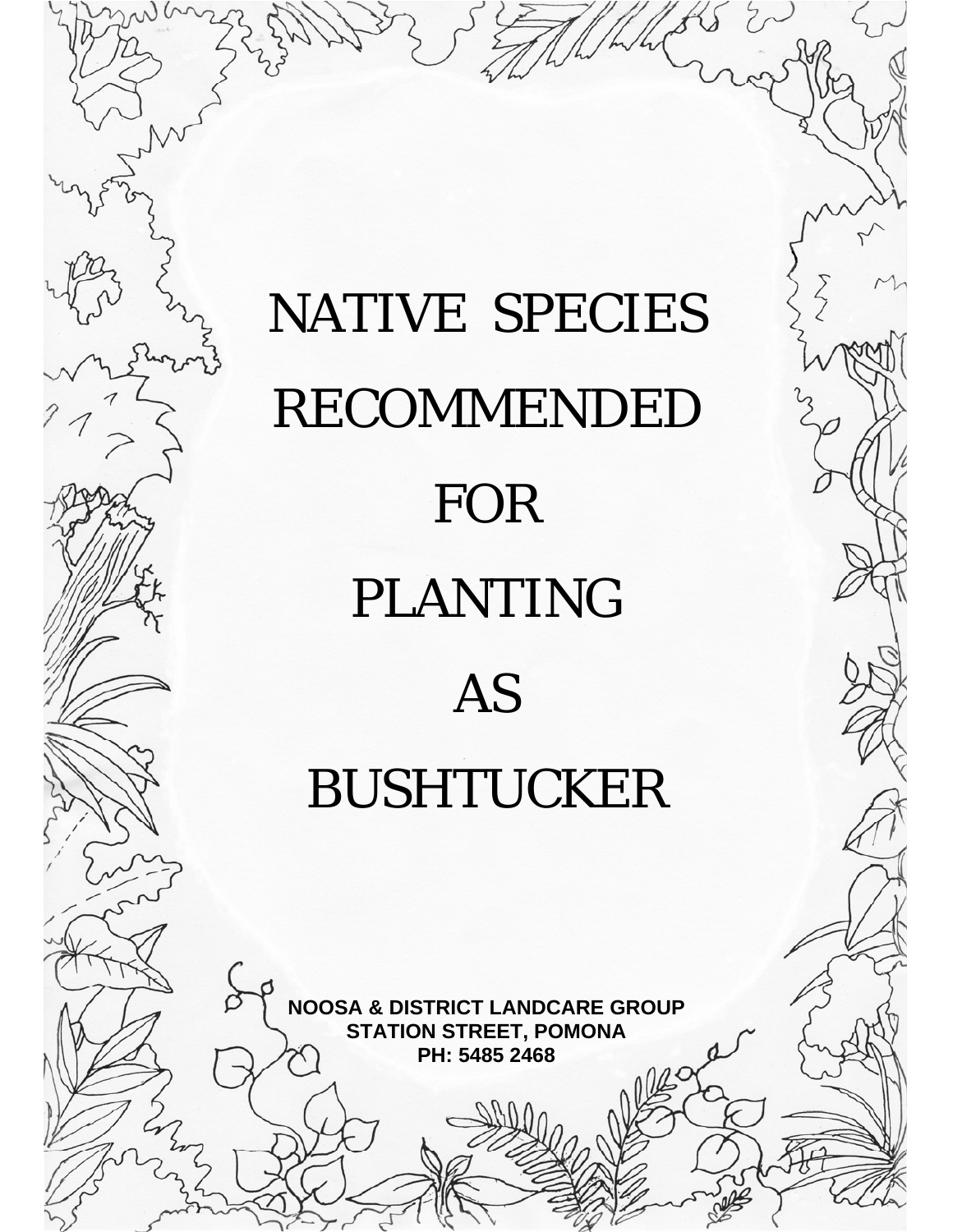**ACMENA INGENS ACMENA SMITHII** ACRONYCHIA WILCOXIANA ALECTRYON TOMENTOSA **ALPINIA CAERULEA APHANANTHE PHILIPPINENSIS** ARAUCARIA BIDWILLII **AUSTROMYRTUS DULCIS AUSTROMYRTUS HILLII BACKHOUSIA CITRIODORA BRACHYCHITON ACERIFOLIUS Flame tree CAPPARIS ARBOREA CAPPARIS SARMENTOSA CARISSA OVATA CISSUS ANTARCTICA CITRUS AUSTRALIS** DAVIDSONIA PRURIENS **DIANELLA CONGESTA** DIPLOGLOTTIS AUSTRALIS DIPLOGLOTTIS CAMPBELLII **DRYPETES DEPLANCHEI** ELAEOCARPUS GRANDIS EUGENIA REINWARDTIANA EUPOMATIA LAURINA **EXOCARPUS CUPPRESSIFORMIS EXOCARPUS LATIFOLIUS FICUS CORONATA/FRASERI FICUS MACROPHYLLA GAHNIA ASPERA** LOMANDRA LONGIFOLIA MACADAMIA INTEGRIFOLIA MACADAMIA TETRAPHYLLA **MACLURA COCHINCHINENSIS** MELODORUM LEICHHARDTII MISCHARYTERA LAUTERERANA PITTOSPORUM MULTIFLORUM PITTOSPORUM SPINESCENS PLANCHONELLA AUSTRALIS PLEIOGYNIUM TIMORENSE PODOCARPUS ELATUS STERCULIA QUADRIFIDA **SYZYGIUM AUSTRALE SYZYGIUM LUEHMANNII SYZYGIUM MOOREI SYZYGIUM OLEOSUM** 

Red apple Creek lilly pilly **Silver aspen** Hairy alectryon Native ginger Rough-leaved elm Bunya pine Midyim **Scaly myrtle** Lemon scented myrtle **Bush caper** Scrambling caper Native currant Native grape **Round Lime** Davidson's plum **Flax Lily** Native tamarind **Small leaf tamarind Yellow tulip Blue quandong Beach Cherry Bolwarra Cherry ballart** Native cherry Sandpaper figs Moreton bay fig Sawsedge **Matrush** Queensland nut **Bopple nut Cockspur Thorn** Zig-zag, vine Corduroy tamarind Orange thorn Native lime **Black apple Burdekin plum Brown pine Peanut tree Brush cherry Riberry** Rose apple **Blue lilly pilly**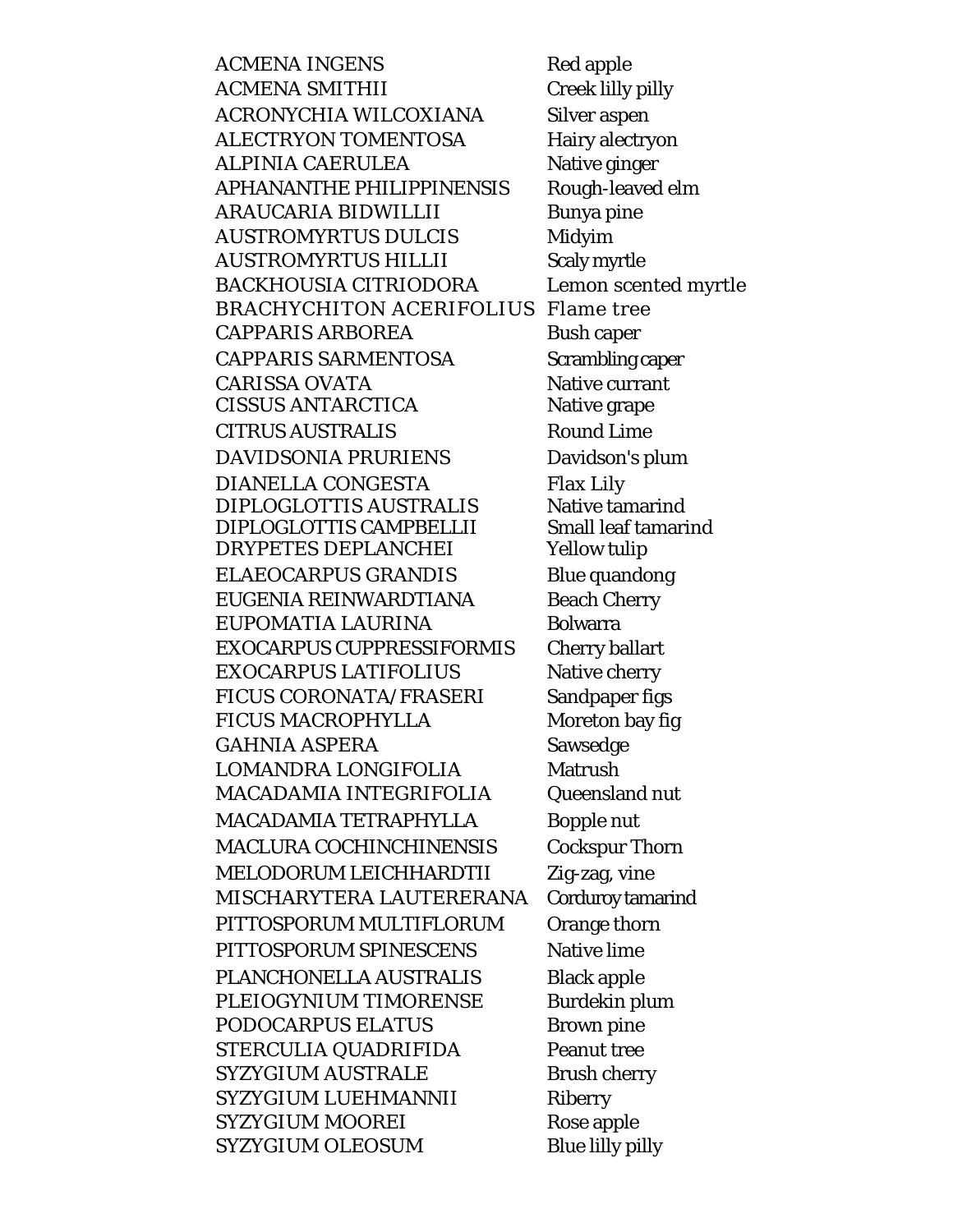**Australian native plants used as**

## *- Bush tucker food -*

ACACIAS — The gum of Australian species when soaked in water tends to form a jelly-like substance, which can be eaten. However, depending on the amount of tannins in the gum it may be too bitter and astringent for most palates. Pale amber gums are usually more pleasant than those that are a darker red-brown colour.

Acacia oshanesii – *Irish Wattle;* The unmistakable scent of the pollen can be taken advantage of in fritters or for a truly Australian snack, pikelets. The flowers are stripped from the stem, mixed in a light batter and fried; said to be very pleasant to eat and also having a distinct flavour.

Acmena smithii – Creek lilly-pilly; Acmena hemilampra – Broad Leaved lillly-pilly; Acmena ingens – Red **Apple;** These common trees of coastal rainforests and many backyard gardens are widely known as bush tucker. However, although the fruits are highly alluring and extremely popular with the local wildlife (possums in particular) their taste is drying and not very palatable.

Acronychia wilcoxiana – *Silver Aspen*; Rainforest species with cream or white four lobed fruits which are sour and aromatic.

Acrotriche aggregata - Tall Groundberry; A shrub of sandy infertile soils, often found in dry scrub and woodlands. Produces bright red, shiny fruits along the branches that ripen unpredictably. These fruits are edible but tasteless.

Alectryon tomentosus - Hairy Alectryon; A pinnate leaved species of rainforests with a lobed fruit around 7mm wide. When mature the upper part of the fruit wall falls off exposing jet-black seeds enveloped in a red fleshy jacket. The jacket is crisp and pleasant to eat.

Alpinia Caerulea - *Native Ginger;* A cane-like shrub with large glossy leaves, common in rainforests. Produces bright blue grape-sized fruits, which when cracked open reveal a mass of dark seeds surrounded by a white pulp which is similar in taste to ginger. The whole fruit (minus the outer coating) is placed in the mouth and sucked before spitting out the seeds. Native ginger was so popular with aboriginals that it is said that the seeds spat out along the trails would mark the trails for future use.

Aphananthe Philippinensis – *Rough-leaved Elm;* A large ornamental rainforest tree, fairly slow growing, which produces a fruit with a blackish, fleshy drupe ripening from October to January. Fruit is said to taste of stewed apples.

Arucaria bidwillii - Bunya Pine; This well known pine of South-East Queensland is renowned for its tasty nuts. Aborigines came from far and wide for the 'bunya feast' where the huge cones (30cm in diameter) were knocked down from the trees by climbers who would cut toe holds into the huge trees. The seeds were eaten raw or roasted and are delicious when boiled.

Arytera lautereriana - Corduroy Tamarind; An attractive tree of rainforests which has slender pinnate leaves and reddish three-lobed fruits with pale yellow pulp. The pulp is edible and pleasantly tangy in flavour.

Austromyrtus dulcis – *Midyim*; A hardy 1 metre shrub with attractive pink-tipped foliage that grows prolifically in coastal areas. The small whitish/grey fruits have been described as the best of all bush tuckers and were collected in huge quantities by coastal aboriginal tribes. Their soft pulp is soft and sweet and the seeds are so small that the whole fruit can be eaten with pleasure.

Austromyrtus hillii - Scaly Myrtle; Small rainforest tree which has black edible fruits.

Babingtonia similis – Twiggy Myrtle; Common shrub found near creeks and rivers. The leaves are used to produce a pleasant tasting tea with a good aroma.

Backhousia citriodora - Lemon Scented Myrtle; The exquisitely fresh lemon-scented leaves of this small rainforest tree have made it a very popular bush tucker food. The leaves make a pleasant tasting and calming tea and are also harvested for use in Asian cooking.

Banksia integrifolia – *Coastal Banksia;* An easily recognizable shrub of coastal areas with its distinct flowers and unusual seed pods. The pollen laden flowers were either sucked or soaked in water allowing for fermentation.

Blechnum indicurn – *Bungwall Fern;* A large fern of coastal swampy areas, which produces long black rhizomes. An important food source of many coastal tribes the rhizomes were dug out, roasted, and then bruised before eating with a meat dish or ground and dried to be used in biscuits. As a survival food the starchy rhizomes can also be eaten raw.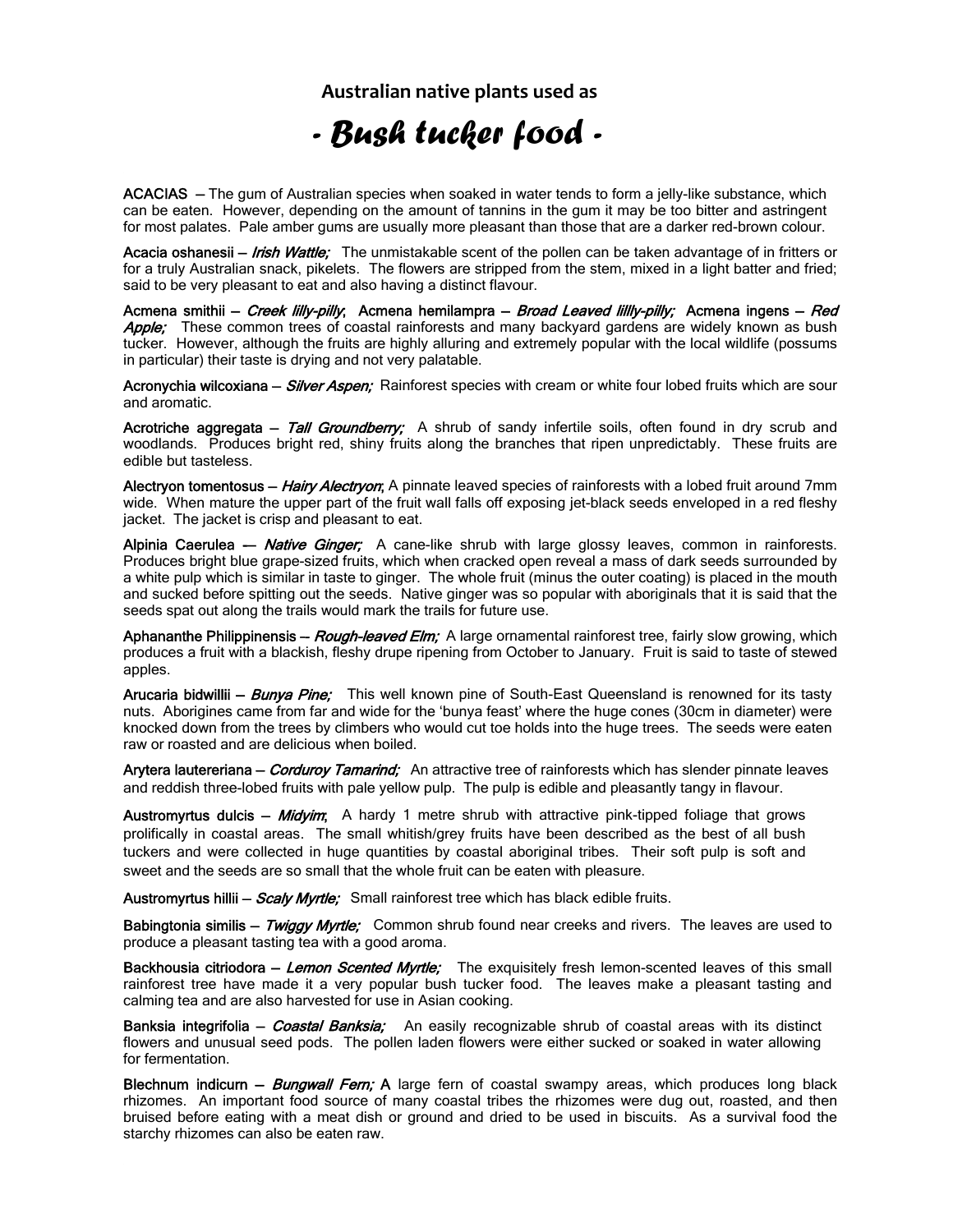Brachychiton acerifolium – *Flame Tree;* A tree that has been widely cultivated for its unique foliage. The seeds are edible and have a nutty flavour.

Brachychiton populneus – Kurrajong; Usually found in drier areas. Leaves tend to be 3 or 5 lobed with a weeping form. The tree produces red flowers, which are followed by a brown leathery pod. The pods split to reveal a group of seeds, which are best removed with a stick due to the irritating hairs. The seed is quite nutritious and nutty in flavour.

Canavalia rosea – Beach Bean; A vigorous creeper found along beach dunes. Can be identified by its large leaves, lilac pea flowers, and large (8-14cm long) bean pods. When raw the beans are poisonous causing vomiting, however after roasting the big seeds are quite tasty. The first Englishmen to give the beans a go was Captain Cook in 1770 and described the beans as "not to be despised." Joseph Banks was next with "a kind of beans, very bad". Also used by Ludwig Leichhardt to make a coffee substitute.

Capparis arborea - Native Caper Capparis sarmentosa - Scrambling Caper; Shrubs or scrambling climbers of coastal rainforests. Capparis species are hook climbers with sharp spines covering young plants, however flowering branches are spineless. The white petals of the flower are distinctive, and fruit when mature, are roughly 7cm across and orange-yellow in colour. The pulp of the fruit, which ripens from May to July, is sweet and tasty.

Carissa ovata – *Currant Bush*; Remarkable for its ability to grow in a wide range of conditions from mangrove fringes to scrub and arid areas. Produces oval brownish black fruits which are pleasantly sweet and are similar to juicy dates.

Carpobtotus glaucescens - Pigface; A fleshy common creeper of coastal sandy areas with purple flowers and purplish-red fruits. The fruits have a unique but enjoyable taste, which has been described as similar to salty strawberries. The leaves of the plant were also used with meat as a salt substitute.

Citrus australis, australasica - Round lime, Finger Lime; These small trees of the rainforests are some of the best bush tuckers going round. Each species has small round leaves and spines along the stem. The fruits are green and fairly small compared to the commercial variety of lime; however the taste is just as good. Being deliciously sweet and tangy the fruits are ideal for use in drinks or marmalade.

Cyatheae sp, Dicksonia sp - Tree-ferns; "In passing through a woody hollow, we saw many of the tree ferns, with the upper portion of the trunk split, and one half turned back. This had evidently been done by the Aborigines, to obtain the heart for food, but how this process was effected, I could not discover; it must certainly have required considerable skill.". Missionary James Backhouse 1843.

Davidsionia pruriens – *Davidson's Plum;* The purple egg-shaped fruit of this tree ripens in autumn. It has a very tangy flavour and is delicious stewed with sugar. It also makes an excellent jam and a good wine.

Dianella congesta – Flax Lily; The shiny, dark blue berries are edible. Aborigines ate the roots after pounding and roasting on hot rocks.

Dioscorea transverse – Rainforest Long Yam; A vine of the east coast rainforests. The vine produces long thin tubers, which can be quite deep underground (up to 50cm). These tubers were either eaten raw or cooked and boiled and are said to have a similar flavour to potato.

Diploglottis australis – Native Tamarind; Its impressive large leathery leaves make this an easily identifiable rainforest tree. It produces three-lobed fruits which each contain a yellow-orange jelly like pulp. The pulp is one of the best bush tuckers available and has a pleasant sour taste. Contains high amounts of vitamin C and is ideal for cool drinks and jams.

Diploglottis campbellii - Small-leaf Tamarind; This attractive medium sized rainforest tree is now on the rare and endangered list as only a handful exist in the wild. The juicy red fruit, although very acid, is pleasant to eat or use in drinks or jams.

Elaeocarpus grandis – *Blue Quandong* ; A tall handsome rainforest tree which produces bright blue walnutsized fruit March till June. Fruit stones were used for necklaces and earrings. The aboriginal people made an edible paste from the fruits.

Eleocharis dulcis - Edible Spike Rush Leichhardt highly regarded this bush tucker as the best he had tasted. The leafless rush with cylindrical stems up to one metre high and underground tubers was highly prized by aborigines for their sweet taste. The underground tubers were dug up and eaten either raw or cooked, and often ground down to use as a flour.

Eugenia reinwardtiana - Beach Cherry; The bright red fruit of this small shrub ripens between August and March and produces a sweet, succulent fruit.

Eupomatia laurina - Native Guava; Described by botanists as being one of the world's most primitive species due to its strange flower structure. The round fruits of this small rainforest tree are sweet and pleasant to eat and are similar to the taste of a guava.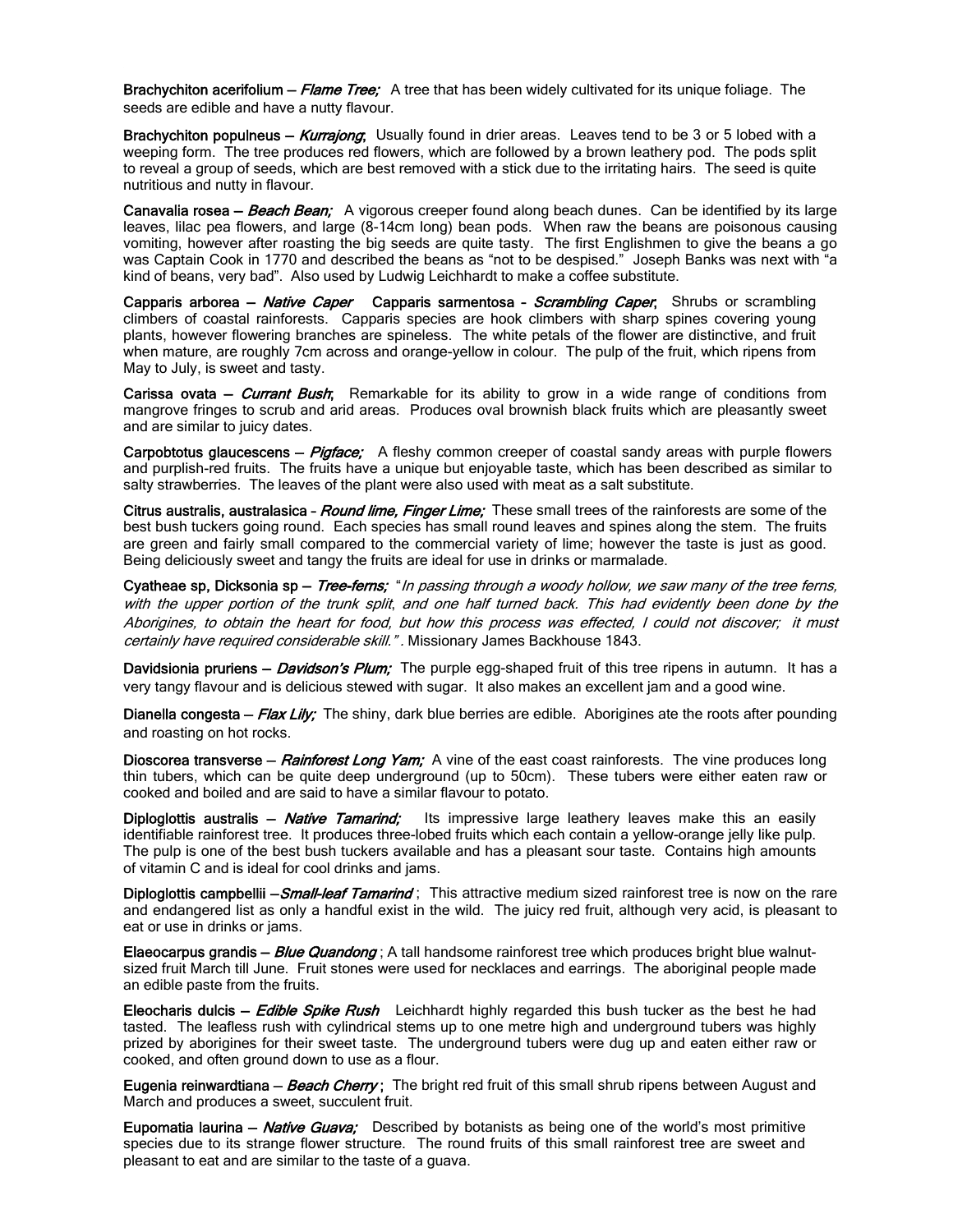Exocarpos cupressiformis - Cherry Ballart, Native Cherry; Exocarpos latifolius-Broad-leaved Native **Cherry;** Small semi-parasitic shrubs 2-8m with leaves reduced to minute scales. Aborigines ate the fruit, a red, egg-shaped berry, when ripe. The stalk is sweet and palatable when deep red.

Ficus coronata – Sandpaper Fig, Ficus fraserii– White Sandpaper Fig; These two species are difficult to distinguish between as their growth forms are very similar. Both are found along creeks and in rainforest and were used as sandpaper as the leaves are extremely coarse. The fruit are varying in taste from very similar to that of a domestic fig to being very dry and insipid.

Ficus macrophylla – Moreton Bay Fig, Ficus watkinsiana–Strangler Fig; Both these species of fig are well known for their huge size and popularity in large parks and gardens. Both produce large purplish fruits, which are quite sweet and succulent and are relatively pleasant despite the mass of gritty seeds.

Ficus rubiginosa – Small Leaved Rock Fig; This species has an unusual distribution, being found sporadically near Broome, Ayres Rock, The Kimberley, Far North Qld, and the Moreton Bay region. It is a huge tree found on rocky outcrops in coastal rainforest, which produces a fruit which is high in calcium and potassium. So important to desert Aboriginal tribes that anyone harming the plant could be killed.

Gahnia aspera - Saw Sedge; This common grass-like sedge grows 40 to 80cm tall and is found in diverse situations from Southern NSW to Nth Qld. The fruit is a hard, shiny, red-brown nut that the Aborigines pounded into flour.

Lepironia articulate - Grey Sedge; This common sedge of coastal areas is easily recognised by its large size and cylindrical green-grey leaf stems. The underground stems were reportedly eaten.

Leucopogon parviflorus – *Coast Beard Heath;* Shrub of coastal dunes and heaths. Has small leaves, 1-3cm long and tiny five-petaled flowers. The fruit, which forms in clusters along the stem, is cream in colour and has pleasant lemon taste.

Lomandra hystrix - Mat rush; Lomandra longifolia Spiny mat rush; The white soft base of the leaves of these species can be eaten.

Macadamia integrifolia – *Queensland Nut;* This is the best known and most widely planted of all Australian food plants. Now grown in commercial plantings in Northern NSW and S.E. Qld. Aborigines also relished the sweet oily nuts.

Macadamia tetraphylla - Bopple Nut; The nut from this tree has been described as the world's finestflavoured yet Macadamia integrifolia (Queensland Nut) still dominates in the commercial growing of the nuts. This is because M. tetraphylla has a higher sugar content which leads to the browning of the kernels when roasted.

Maclura cochinchinensis – *Cockspur Thorn; This* spiny vine throws out long arched stems of new growth but could be hedged. The edible fleshy yellow-orange fruits are juicy, pleasant and sweet and the plant may live hundreds of years.

Melastoma affine - Blue Tongue Very similar in appearance to the popular Tibouchina with its dark purple/pink flowers and 3 veined leaves. The fruits are brown scaly capsules which when ripe burst open to reveal a dark purple fleshy pulp. The pulp is pleasantly sweet and popular with kids as it stains the mouth blue.

Melodorum Leichhardtii - Zig-zag vine; The aborigines ate the ripe fruit from this easily grown scrambling vine straight off the forest floor. The orange fleshy fruit ripens from January to March and has a pleasant acidic taste.

Mischarytera lautereriana – *Corduroy Tamarind;* An attractive medium sized rainforest tree. The greenyyellow fruits contain a seed completely enclosed in a juicy clear orange aril. This tastes delicious for those who like tartness.

Myoporum – *Boobialla;* The shiny purplish fruits of this shrub or tree of coastal areas taste a combination of bitter and salty sweet.

Nymphaea – Waterlily; These plants with their large round green floating leaves and distinct white flowers are common throughout eastern Queensland. Almost every part of the lily was used by the Aborigines as a food source including the tubers and the nectar of the flowers which when overeaten can cause headaches.

Pandanus peduncularis – *Screw Pine;* High in fats and protein the pandanus made up a vital part of the aboriginal diet. These distinctive trees of coastal areas have large orange seeds that if left uncooked are poisonous, causing sore lips, blistered tongue and as Ludwig Leichhardt found out "violent diarrhea." After a tedious process to remove the toxins the taste is described as similar to sweetened baked potato.

Pittosporum multiflorum, spinescens – Orange Thorn, Native Lime; Spiny understorey shrubs to 2 metres. The hard orange berries ripen from May to July. They were eaten by the aborigines and are said to have an average flavour with a tang similar to an orange.